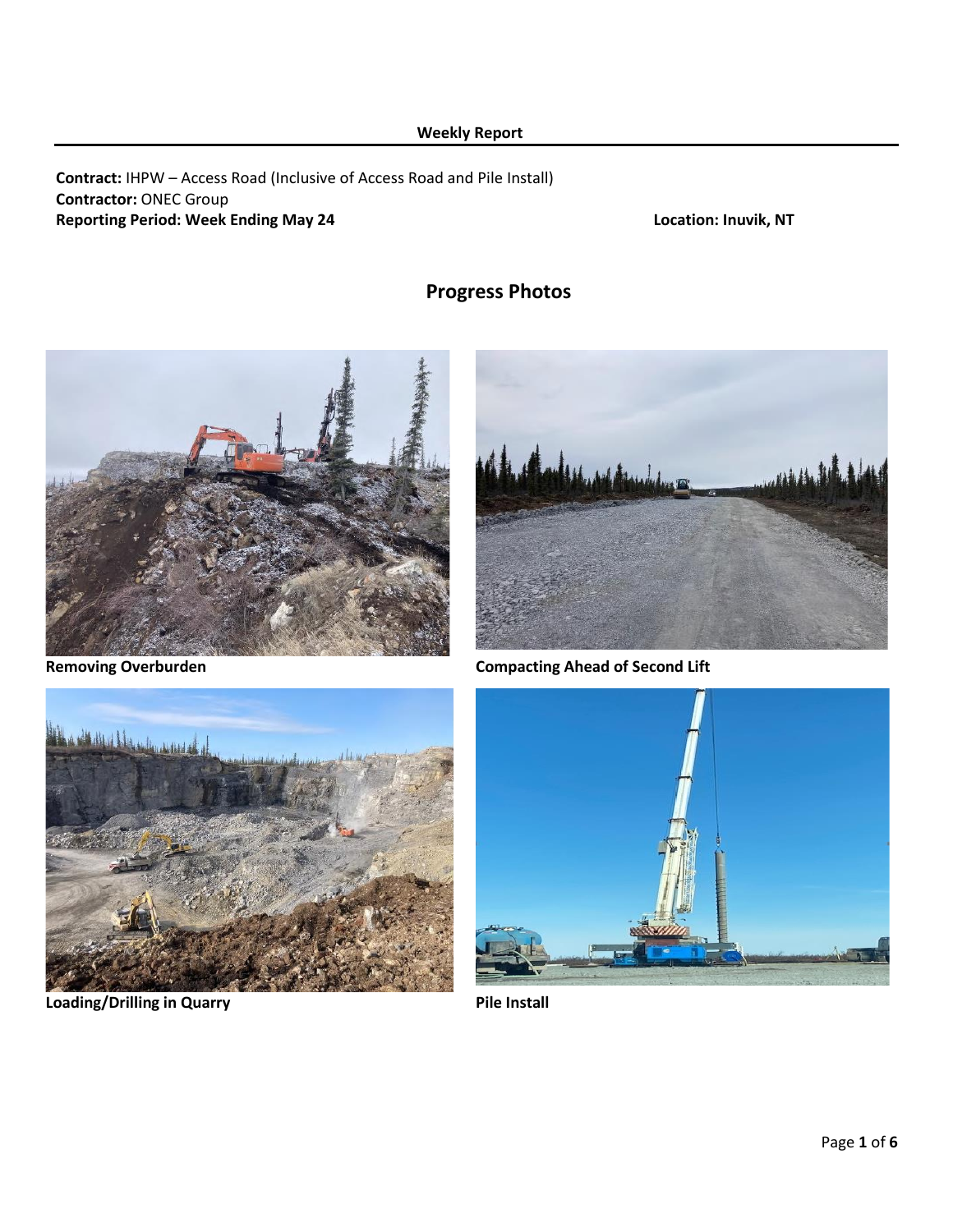**Waste & Spill Management, ESC Photos (examples showing waste disposal areas, drip trays/spill kits etc., Erosion & Sediment Controls in place and in compliance with management plans)**





**Drip trays under equipment**

## **SAFETY / ENVIRONMENT:**

- Subcontractor and employee site orientations, daily toolbox talks completed, equipment sign off, and onboarding documentation completed by subcontractors and new employees.
- ONEC has been unable to secure a full time HSE Safety Advisor for this project. Safety requirements are being fulfilled as required, and remote support is being provided by ONEC's HSE Director.
- Safety onboarding of Tundra Drilling crews was complete. Daily Toolbox Talks, FLHA's, and Fit for Duty sign in's are being completed on site with Tundra.
- During a site visit from the Department of Lands, a potential issue was identified with equipment in the Quarry that is owned and operated by Bob's Welding. Bob's personnel were on site during the inspection and resolved the issue immediately.
- **Safety Statistics: (reported from Monday to Sunday):**

|                                          | <b>THIS PERIOD</b> | <b>CONTRACT TOTAL</b> |
|------------------------------------------|--------------------|-----------------------|
| <b>SAFETY</b>                            |                    |                       |
| <b>Incidents</b>                         | U                  |                       |
| <b>Injuries</b>                          |                    |                       |
| <b>Near misses</b>                       |                    |                       |
| <b>Site Orientations</b>                 |                    | 17                    |
| <b>Sub-Contractor Orientation</b>        |                    | 10                    |
| <b>Toolbox Contractor Safety Meeting</b> |                    | 63                    |
| JSA/JHA/SWP                              |                    | 79                    |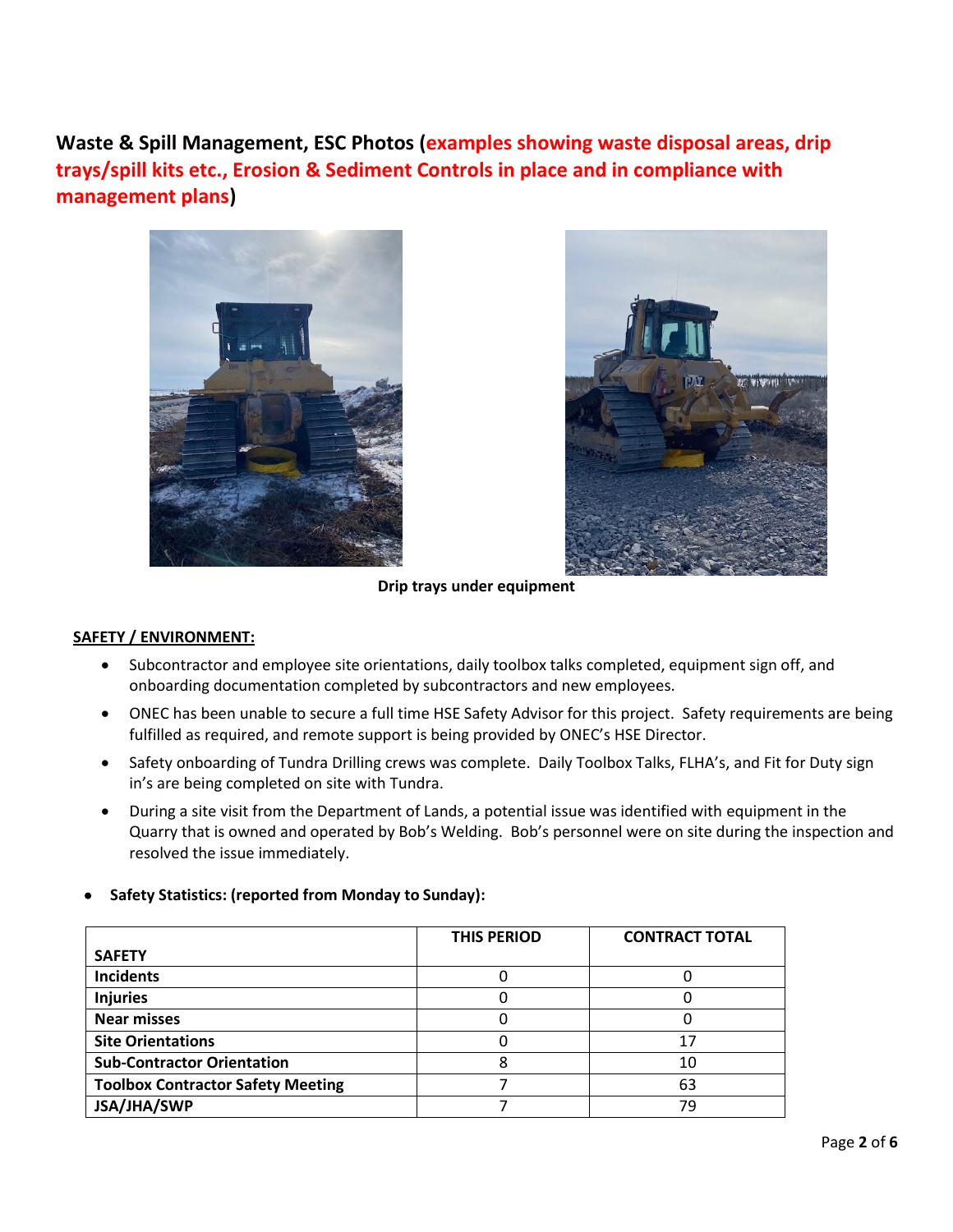| <b>Safety/Enviro Audits (internal)</b>      |                     |       |
|---------------------------------------------|---------------------|-------|
| <b>Safety/Enviro Inspections (external)</b> |                     |       |
| <b>Total Work Hours On-Site</b>             | 1.100               | 2.750 |
| Weather                                     | Low -10 $High + 10$ |       |

\*Tundra Drilling manhours have not been submitted to date.

## **DELAYS:**

- Pile installation is progressing slower than anticipated.
- Delayed Quarry blast resulting in a low volume of usable material.

**PROGRESS UPDATE:** Estimated volumes, actuals to follow later in the week when survey data is complete.

Load/Haul/Place 300mm Embankment Material:

To Date: 31,557m3

28% complete placing embankment material

This volume is only for the Access Road. Actual volumes of embankment material used for the crane pad will follow when survey data is complete.

Geotextile Placement: To Date: 80,924m2 78% complete placing geotextile

This number is only for the Access Road. Actual volumes of embankment material used for the crane pad will follow when survey data is complete.

Majority of the efforts this week have been spent on Change Order #3: Pile Install. Tundra Drilling is on site and have installed 8/25 piles, and 0/25 thermosyphons. Pile crews are on site during the day, with drilling crews working a night shift.

### **Look Ahead:**

- Continued Access Road Development backfilling narrow spots and starting second lift
- Quarry blast expected to take place May 25 or May 26
- Continued Pile Installation from Tundra Drilling

## • **EQUIPMENT / MATERIALS / LOGISTICS:**

 $N/A$ 

- **Equipment / Materials mobilized to Site this period:**
	- Tundra Drilling Equipment see below for detailed list
	- CAT CS56 Compactor for Access Road
- **Equipment / Materials mobilized to Site next period:**
	- $\bullet$  N/A
- **Equipment Demobilized from Site:**

| Location | Equipment             |
|----------|-----------------------|
| Quarry   | Komatsu-360 Excavator |
| Road     | D-6 Dozer             |
| Road     | <b>CS56 Compactor</b> |
| Road     | Skid Steer Loader     |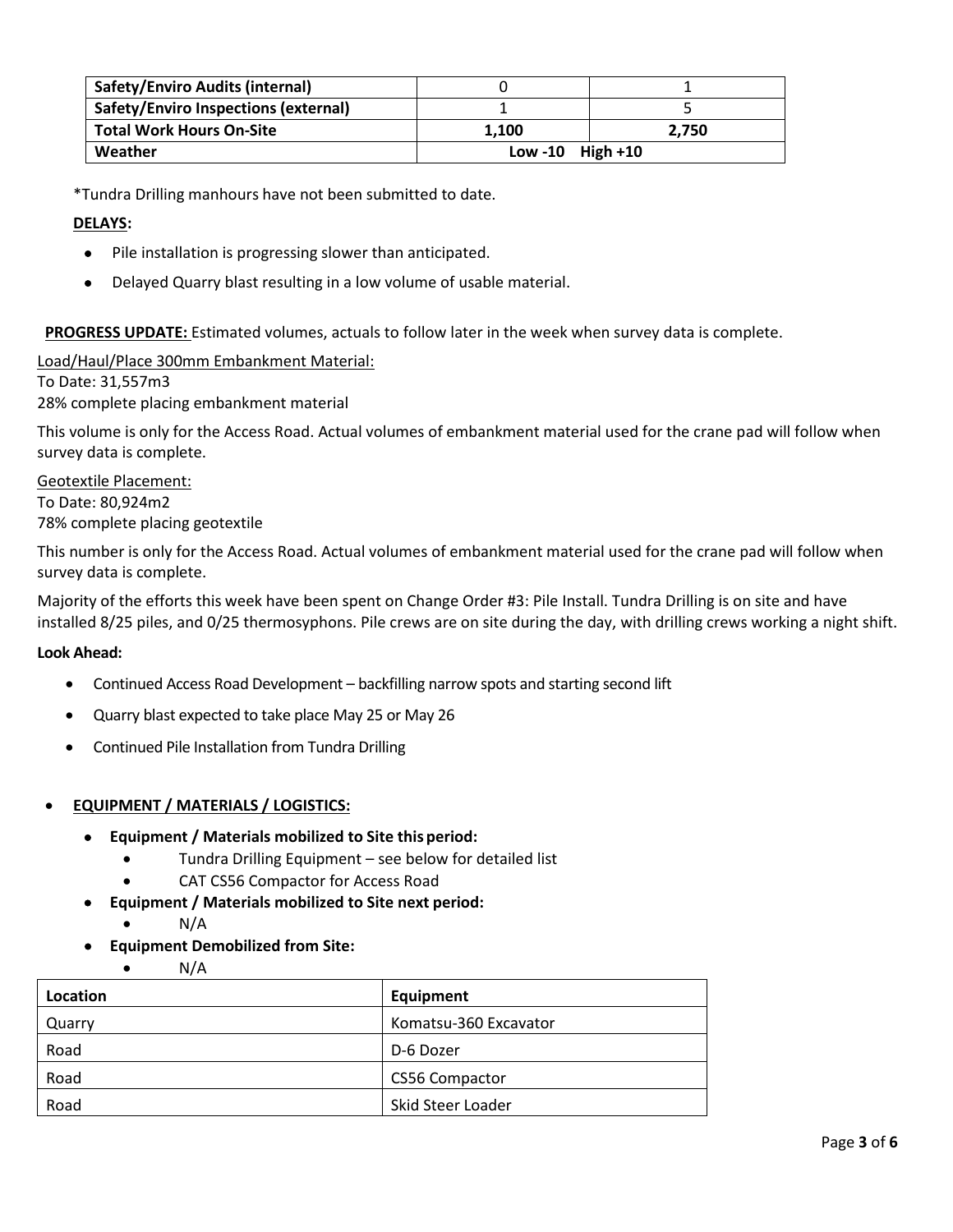| Road                    | Dump Truck (x7)                    |
|-------------------------|------------------------------------|
| Pile Install/Drill Site | Watson 2500 Drill Rig              |
| Pile Install/Drill Site | Watson 2100 Drill Rig              |
| Pile Install/Drill Site | CAT TH460B Zoom Boom               |
| Pile Install/Drill Site | Freightliner Water Truck           |
| Pile Install/Drill Site | DEMAG AC-100 Crane                 |
| Pile Install/Drill Site | Kenworth S1194 End Dump            |
| Pile Install/Drill Site | Mack M258 Cement Mixer             |
| Pile Install/Drill Site | John Deere 333E Tracked Skid Steer |
| Pile Install/Drill Site | CAT 299D3 Tracked Skid Steer       |

## **QUALITY CONTROL:**

- Quality Control is being completed on site by TetraTech. TetraTech representatives are on site for Access Road and Pile Install (day and night shift)
- QA activity by Owner's Representative none to date **MANPOWER:**
	- Equipment Operators, Truck Drivers, Labourers: 900 hours, Survey: 90 hours, Construction Management: 100 hours
	- ONEC/Northland Builder Project/Construction Management on site
	- Subcontractors: TetraTech QC representative on site, Gully Holdings/Bob's Welding providing support in Quarry and with hauling materials,

## **Wildlife Sightings Form**

**No animals sighted this week.**

| Date | <b>Time</b> | <b>Species</b> | <b>Number</b> | Location | <b>Notes</b> | Name/<br>Company |
|------|-------------|----------------|---------------|----------|--------------|------------------|
|      |             |                |               |          |              |                  |
|      |             |                |               |          |              |                  |
|      |             |                |               |          |              |                  |
|      |             |                |               |          |              |                  |
|      |             |                |               |          |              |                  |
|      |             |                |               |          |              |                  |
|      |             |                |               |          |              |                  |
|      |             |                |               |          |              |                  |
|      |             |                |               |          |              |                  |
|      |             |                |               |          |              |                  |

**Wildlife Monitor Form**

**No animals sighted week.** 

**Date (dd/mm/yyyy): Observer(s):**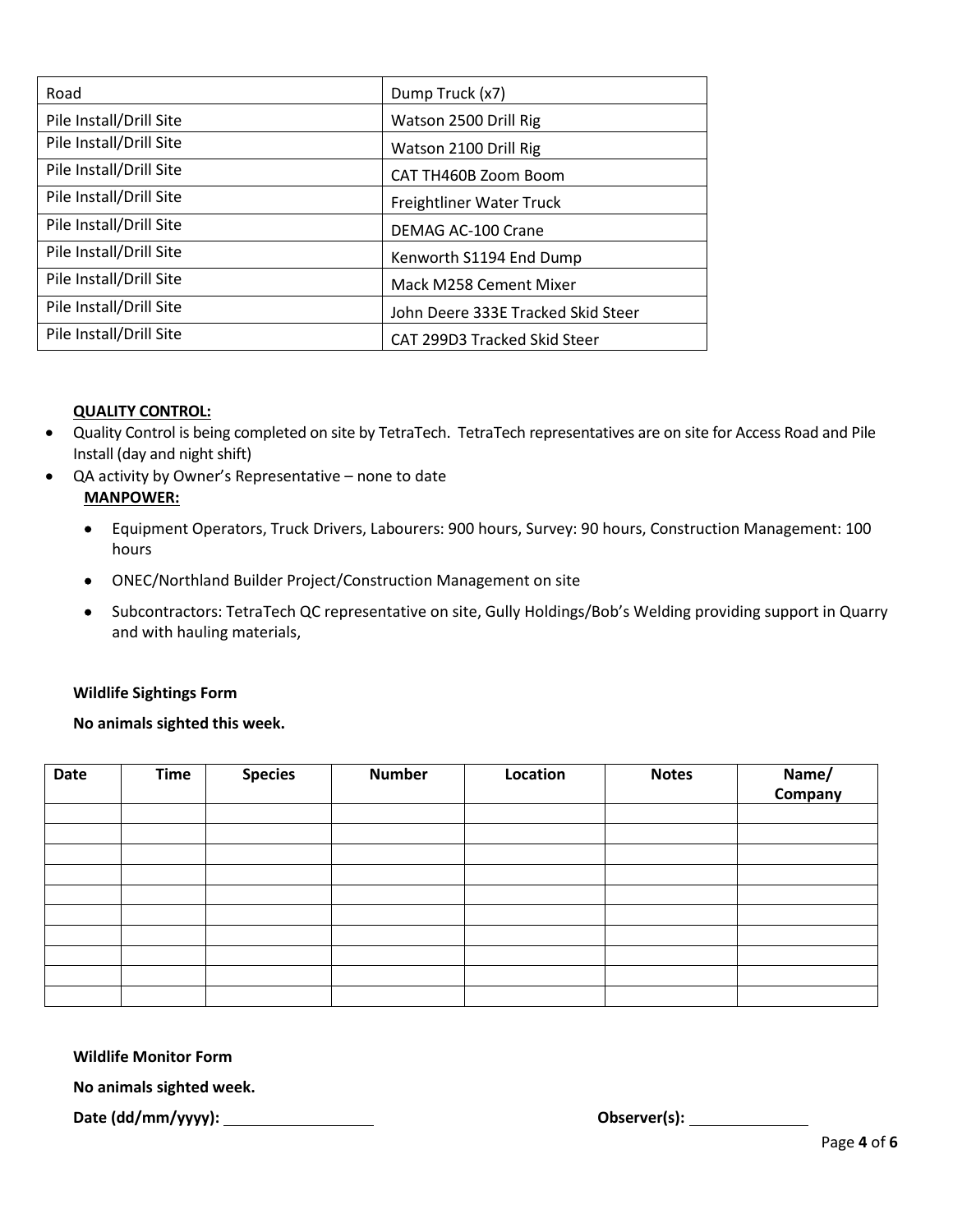| Time | <b>Species</b> | Number <sup>1</sup> | Age/Sex <sup>2</sup> | Location | <b>UTM</b>  | <b>Notes</b> | <b>Photo ID</b> |
|------|----------------|---------------------|----------------------|----------|-------------|--------------|-----------------|
|      |                |                     |                      |          | Coordinates |              |                 |
|      |                |                     |                      |          |             |              |                 |
|      |                |                     |                      |          |             |              |                 |
|      |                |                     |                      |          |             |              |                 |
|      |                |                     |                      |          |             |              |                 |
|      |                |                     |                      |          |             |              |                 |
|      |                |                     |                      |          |             |              |                 |
|      |                |                     |                      |          |             |              |                 |
|      |                |                     |                      |          |             |              |                 |
|      |                |                     |                      |          |             |              |                 |
|      |                |                     |                      |          |             |              |                 |

| Target species: |                       |                  | $2 - Age$ :    | $2 -$ Sex:     | 3 - Notes, where applicable                                                      |
|-----------------|-----------------------|------------------|----------------|----------------|----------------------------------------------------------------------------------|
| grizzly bear    | barren-ground caribou | rusty blackbird  | Adult          | Male           | Weather                                                                          |
| polar bear      | boreal caribou        | short-eared owl  | Juvenile       | Female         | Wildlife behaviour (e.g. aggressive, fleeing, courtship, etc.)                   |
| wolverine       | moose                 | peregrine falcon | Other, specify | Both           | Construction activity and nature of wildlife interaction with people or vehicles |
| gray wolf       | beaver                | horned grebe     | <b>Both</b>    | <b>Unknown</b> | Location (e.g. highway km)                                                       |
| red fox         | muskrat               | waterfowl        | <b>Unknown</b> |                | Indirect evidence of wildlife (e.g. mineral lick, den site, nest, tracks, scat)  |
| arctic fox      | rock/willow ptarmigan |                  |                |                | Cause of mortality (if observed)                                                 |

Additional notes (e.g. details on wildlife interactions or response to mitigation):

# **Wildlife Sightings Photos:**

N/A for this week.

### **Water Withdraw:**

None to date.

### **RFI's**

| <b>RFI No.</b>      | Rev.         | <b>RFI Title</b>                      | <b>Date Requested</b> | <b>Request Due</b> | <b>Prepared By</b> | <b>Status</b> |
|---------------------|--------------|---------------------------------------|-----------------------|--------------------|--------------------|---------------|
| P211339LP-Z-RFI-001 | 0            | Drawings/CAD Files                    | 04/Feb/22             | 06/Feb/22          | John Craig         | Closed        |
| P211339LP-Z-RFI-002 | 0            | <b>Permits</b>                        | 08/Feb/22             | 10/Feb/22          | John Craig         | Closed        |
| P211339LP-Z-RFI-003 | 0            | ROW Width                             | 15/Feb/22             | 17/Feb/22          | John Craig         | Closed        |
| P211339LP-Z-RFI-004 | 0            | <b>Clearing Boundaries</b>            | 16/Feb/22             | 18/Feb/22          | John Craig         | Closed        |
| P211339LP-Z-RFI-006 | 0            | <b>Culvert Installation Schedule</b>  | 01/Mar/22             | 04/Mar/22          | John Craig         | Closed        |
| P211339LP-Z-RFI-007 | 0            | Scope Change                          | 28/Feb/22             | 02/Mar/22          | John Craig         | Cancelled     |
| P211339LP-Z-RFI-008 | $\Omega$     | <b>Culvert Installation Schedule</b>  | 01/Mar/22             | 04/Mar/22          | John Craig         | Cancelled     |
| P211339LP-Z-RFI-008 | $\mathsf{A}$ | <b>Witness Testing</b>                | 18/Mar/22             | 20/Mar/22          | John Craig         | Closed        |
| P211339LP-Z-RFI-009 | 0            | Signage Location                      | 07/Mar/22             | 10/Mar/22          | John Craig         | Closed        |
| P211339LP-Z-RFI-010 | $\mathbf{0}$ | <b>Embankment Gradations</b>          | 18/Mar/22             | 20/Mar/22          | John Craig         | Closed        |
| P211339LP-Z-RFI-011 | 0            | <b>Finished Surface Grade</b>         | 18/Mar/22             | 20/Mar/22          | John Craig         | Closed        |
| P211339LP-Z-RFI-012 | $\Omega$     | <b>Culvert Elevations</b>             | 18/Mar/22             | 20/Mar/22          | John Craig         | Closed        |
| P211339LP-Z-RFI-013 | 0            | <b>Riprap Gradation</b>               | 18/Mar/22             | 20/Mar/22          | John Craig         | Closed        |
| P211339LP-Z-RFI-014 | 0            | <b>Geotextile Extents</b>             | 18/Mar/22             | 20/Mar/22          | John Craig         | Closed        |
| P211339LP-Z-RFI-015 | 0            | <b>Prime Contractor Clarification</b> | 20/Mar/22             | 22/Mar/22          | John Craig         | Closed        |